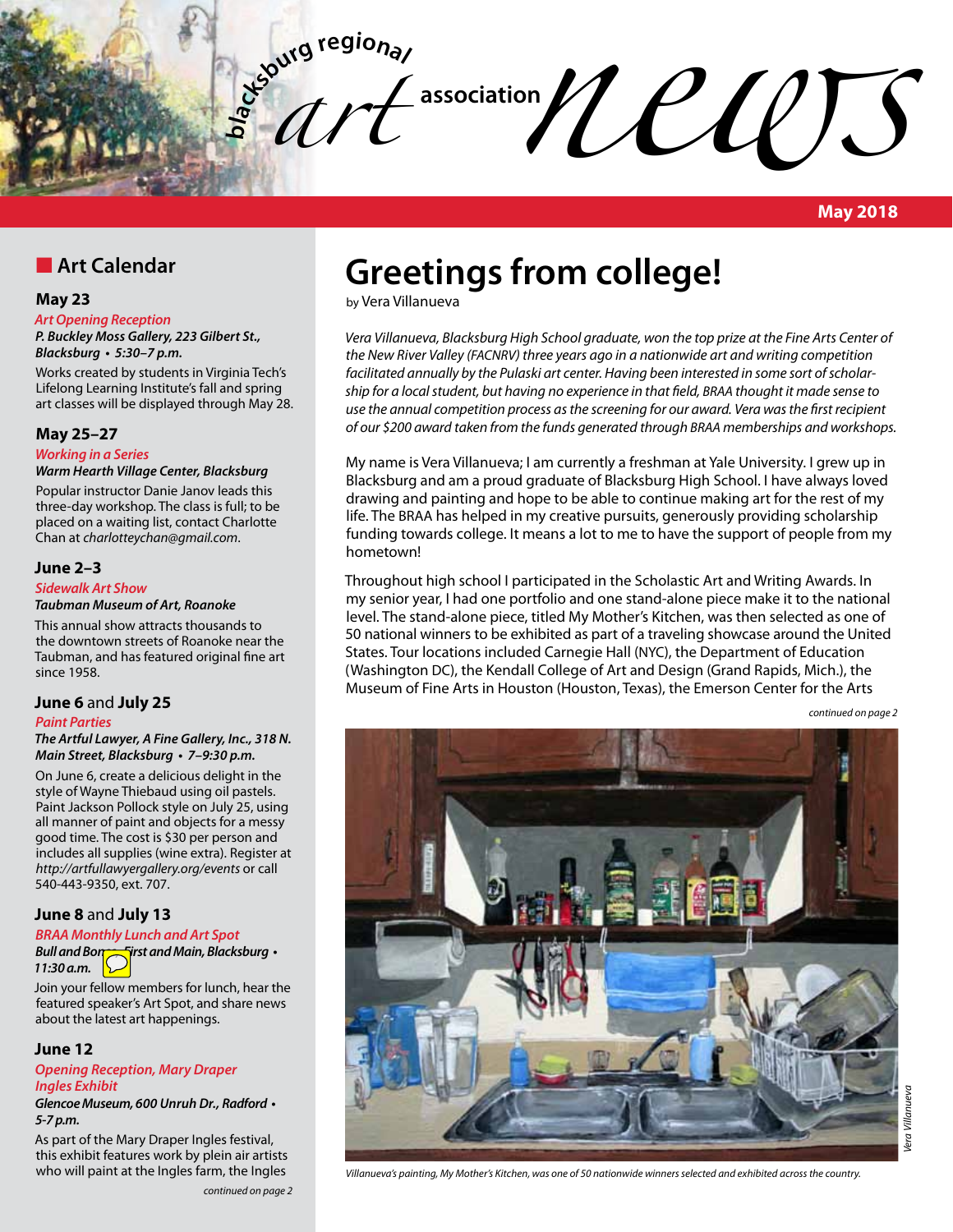tavern and ferry, or the Ingles statue. The exhibit will run through August 3.

#### **June 21**

#### **Opening Reception — Radford City Fine Arts Show**

#### **Radford University Art Museum on Tyler**

This juried exhibition will feature recent works by southwest Virginia artists. Works will be on display thourgh July 28.

#### **July 12–14**

#### **Vera Dickerson Workshop Christiansburg Presbyterian Church, 107 W. Main Street**

Mark this date on your calendar to attend this workshop with this ever-popular instructor. For more information, email *director@montgomerymuseum.org* or call 540-382-5644.

#### **July 21**

#### **Art at the Market**

#### **Downtown Blacksburg • 9 a.m. – 2 p.m.**

This juried show is held in conjunction with the annual breakfast at the market. Art, food, and music make this a must-attend event!

#### **August 5**

#### **Opening Reception, Simply Elemental**

**Hahn Horticulture Garden, Virginia Tech • 2–4 p.m.**

Stroll around the garden and be among the first to admire this year's art installation. Works will be displayed through September.

#### **August 25**

#### **Heritage Day Montgomery Museum, 300 S. Pepper St., Christiansburg**

Don't miss this day of fun activities for the whole family. Plein air painting, demonstrations, children's activities, and more.

#### **September 5-9**

#### **The Best of Yupo Workshop with Sandy Maudlin Warm Hearth Village Center, Blacksburg**

If you love texture and gorgeous color, this workshop is for you. Email *charlotteychan@gmail.com* to express your intent to register. More information and registration form will be posted soon at *http://www.blacksburgart.org*.

### **Take Note!**

The next BRAA newsletter will be a June/July issue. Please send your news (receptions, exhibits, awards, photos, etc.) to *loisstephens56@gmail.com* by **June 23**.

#### n **Calendar** *continued from page 1* **Greetings** *continued from page 1*

and Culture (Bozeman, Mont.), and the Mississippi Museum of Art (Jackson, Miss.).

Meanwhile, I took a gap year and started college. I stayed in Blacksburg during the gap year, and did independent study in art. I learned about different topics in illustration, graphic design, photography, and film. It was great to be able to able to explore and narrow

down my artistic interests, and I have since found ample opportunity to use many of the invaluable skills I picked up from that time.



*Blacksburg High School graduate and Yale University student Vera Villanueva enjoys sketching on site.*

In August, I packed my bags and headed north for college. I chose Yale mainly for its strong support for the arts, but also for the opportunity to pursue some of my other academic interests. I am currently double majoring in art and psychology. Outside of classes, I am a staff illustrator for the Yale Daily News, the oldest college daily newspaper in the United States. During my first semester at Yale, I also worked part-time for the Yale Center for British Art (YCBA), one of Yale's two art museums.

This summer, I plan to study abroad in London under the YCBA. I will be looking at the

Summer Exhibition (the world's longest running exhibition of contemporary art), and

investigating British art over the 250-year history of the Royal Academy of Arts.



It has been an exciting few years. Although I am unsure where I will end up in the future, I look forward to whatever lies ahead!

Thank you again for your support!  $\blacksquare$ 

*A sparkling painting that reveals Villanueva's wide range of talent and skill.*



NGE AGHENOLOG

*A publication featuring one of Villanueva's illustrations.*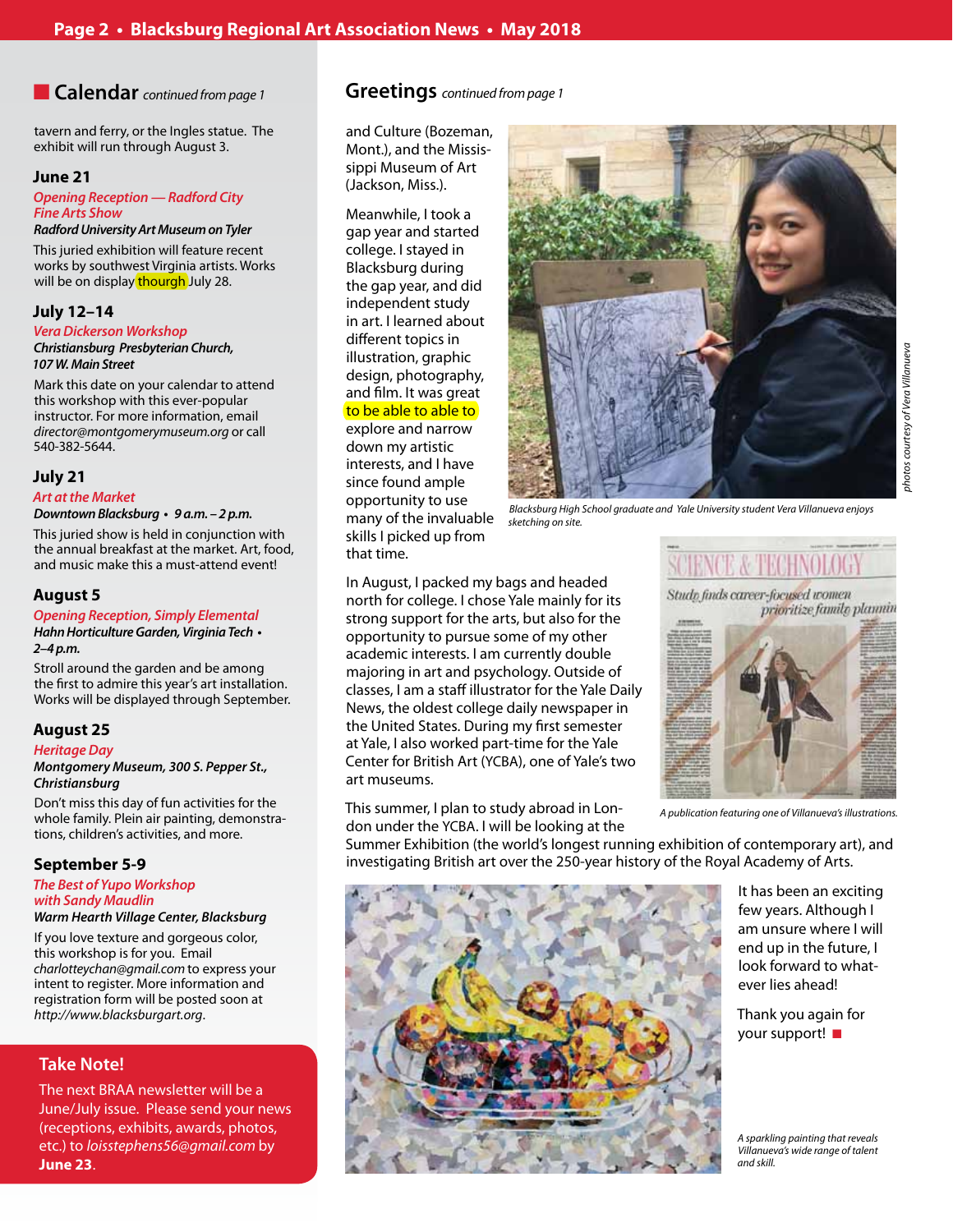### **BRAA exhibit scheduled for Montgomery Museum**

Sue Farrar, director of the Montgomery Museum in Christiansburg is inviting all BRAA artists to exhibit in the gallery during July and August.

The theme for the show will be "Workshop Art."

"I am looking for pieces that any BRAA artist has completed within any workshop, in any style, not just the workshops sponsored by our museum," stated Sue. "I have been so impressed with the work I have seen in our workshops with Robin Poteet and Vera Dickerson, that I am inviting artists to share the work with our community. This will be the first all BRAA exhibition in the museum."

To register for the show, email Sue at *director@montgomerymuseum.org* or Sherri Wyatt at *collections@montgomerymuseum.org* or call them at 540-382-5644. Each artist may enter no more than three pieces of work. Both 2D and 3D work will be accepted. Additionally, volunteers will be needed to hang the show. Please indicate at the time you register if you will be able to lend a hand with hanging.

Schedule is as follows:

**June 20** – deadline to register

**July 1** – deadline for label info to *jean@jeangalloway.com* (name of piece, name of artist, media, phone number, email address, sale price/NFS)

**July 9** – Delivery and hanging of work. Work should be delivered no later than 1 p.m. Hanging will begin at 1:30. Contact Sue or Sherri (see info above) if you need to deliver your work earlier.

**July 12** – Reception from 5-7 p.m.

**Note:** In the event more artists than expected enter three pieces, causing the show to become too large for the space, registered artists will be contacted to adjust the number of entries.

### **n** Kudos

Several BRAA members are currently exhibiting at the Artful Lawyer, A Fine Gallery Inc. The drawing and sculpture themed show includes works by **Larry Bechtel**, **Marie Collier**, **Matt Gentry**, **Sue Hossack**, **Jennifer Lovejoy**, **David Pearce**, **Mary Ratliff**, and **Gerri Young**. Works will be displayed until July 25.

## **featured member**

Get to know **Ava Howard** at *https://www.avawhitehoward.com/*

### **Announcing ... "With these Hands" Exhibit**



The Alexander Black House September 2018 Photographer – Teri H Hoover Concept Innovation – Paula Golden

*A community photography exhibit of supportive hands to initiate interaction through art.* 

Utilizing the concept of visual repetition of hundreds of hands, we hope to enable an environment for dialogue among a broad range of individuals. Photographs of hands in our community will be displayed as black and white images ( $5\times7$ ",  $8\times8$ " and  $8\times12$ ") at the Alexander Black House in September 2018.

To participate, contact Teri Hoover at 540-357-0117 or email *crystalirisphotos@gmail.com*.

Photographs take less than a minute. Schedule your appointment today. Your participation is appreciated!

### **Now Showing**

**April 15 – July 15** (except where indicated otherwise)

**Lisa Acciai**, Shaheen Law Firm, Blacksburg

**Tom Barnhart**, Unitarian Universalist Church, Blacksburg

**Pat Bevan**, Blue Ridge Cancer Care, Blacksburg

**Patricia Bolton**, First Bank and Trust, Christiansburg

**Charlotte Chan**, Community Arts Information Office, Blacksburg (May – June)

**Marie Collier**, Point West Management, Blacksburg

**Judy Crowgey**, Virginia Tech Women's Center

**Carole Davis**, Zeppoli's dining room, Blacksburg

**Susan Hensley,** Long and Foster, Blacksburg

**Sidra Kaluszka**, Mill Mountain Coffee and Tea, Blacksburg

**Ruth Lefko**, See Mark Optical, Blacksburg

**Maxine Lyons**, Brown Insurance, Blacksburg

**Larry Mitchell**, Community Arts Information Office, Blacksburg (May–June)

**Betty Moore**, Glade Church Gallery, Blacksburg

**Phil Ramsey**, Warm Hearth, Blacksburg (May – June)

**LInda Weatherly Shroyer**, Main Street Inn, Blacksburg

**Lois Stephens**, Blacksburg Transit

*"***If you hear a voice within you saying 'You are not a painter,' then by all means paint and that voice will**  *be silenced."*

 **~ Vincent van Gogh**